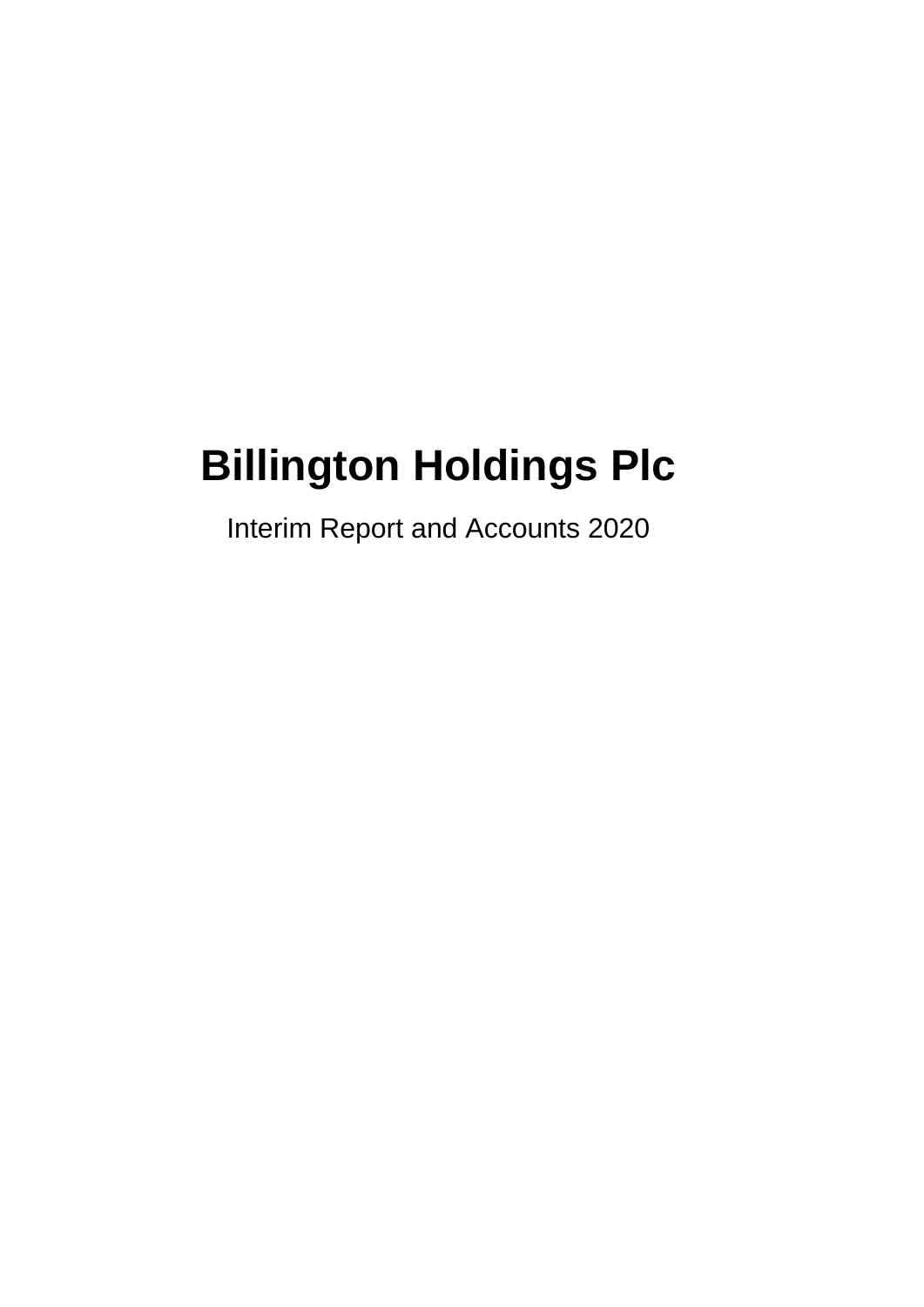#### **Billington Holdings Plc**

## **Directors**

I. M. Lawson - Non Executive Chairman S. J. Wardell - Non Executive Director J. S. Gordon - Non Executive Director Dr. A. W. Ospelt - Non Executive Director M. Smith - Chief Executive T. M. Taylor - Chief Financial Officer

### **Company Secretary**

D. P. Kemplay

## **Registered Office**

Billington Holdings Plc, Steel House, Barnsley Road, Wombwell, Barnsley, S73 8DS

e-mail: info@billington-holdings.plc.uk web: www.billington-holdings.plc.uk

## **Registrar and Main Transfer Office**

Link Asset Services, Northern House, Woodsome Park, Fenay Bridge, Huddersfield, HD8 0GA

#### **Nominated Advisor and Broker**

WH Ireland Limited, Royal House, 28 Sovereign Street Leeds, LS1 4BJ

## **Auditors**

Grant Thornton UK LLP, Statutory Auditor, Chartered Accountants, 1 Holly Street, Sheffield, S1 2GT

## **Bankers**

HSBC Bank plc, 33 Park Row Leeds, LS1 1LD

#### **Solicitors**

Walker Morris LLP, 33 Wellington Street, Leeds, LS1 4DL

Interim results and the accompanying announcement to the London Stock Exchange will be available from the Company's website (www.billington-holdings.plc.uk). Dealings permitted on Alternative Investment Market (AIM) of the London Stock Exchange.

Registered in England and Wales, Company No. 02402219.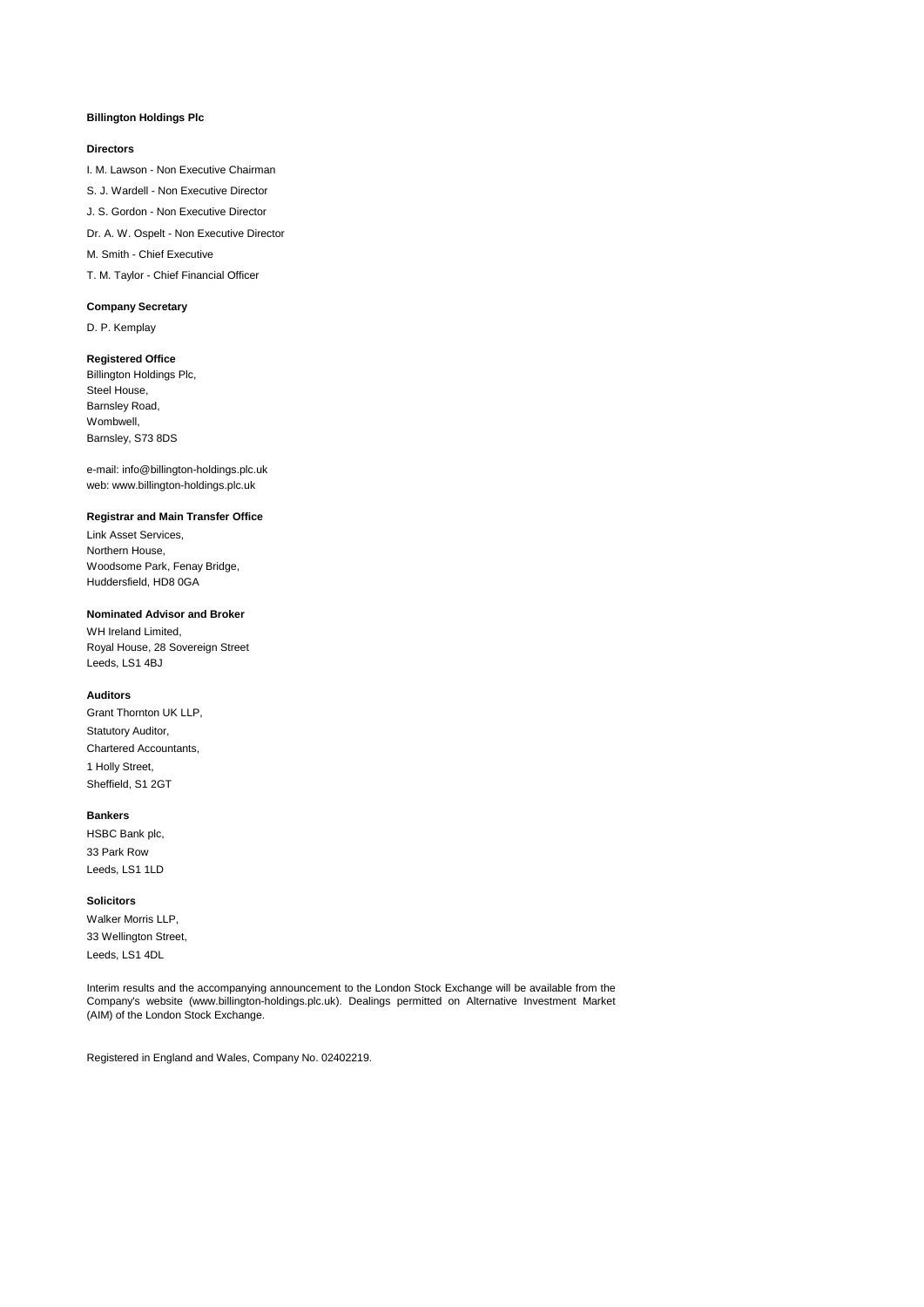# **Condensed consolidated interim income statement**

Six months ended 30 June 2020

|                                                                                                              | <b>Unaudited</b><br><b>Six months</b><br>to 30 June<br>2020 | Unaudited<br>Six months<br>to 30 June<br>2019 | Audited<br>Twelve months<br>to 31 December<br>2019 |
|--------------------------------------------------------------------------------------------------------------|-------------------------------------------------------------|-----------------------------------------------|----------------------------------------------------|
|                                                                                                              | £'000                                                       | £'000                                         | £'000                                              |
| <b>Continuing operations</b>                                                                                 |                                                             |                                               |                                                    |
| Revenue, excluding movements in work in progress                                                             | 33,888                                                      | 48,352                                        | 108,357                                            |
| Decrease in work in progress                                                                                 | (1, 110)                                                    | (1,204)                                       | (3, 446)                                           |
| <b>Revenue</b>                                                                                               | 32,778                                                      | 47,148                                        | 104,911                                            |
| Raw material and consumables                                                                                 | 20,524                                                      | 31,855                                        | 73,995                                             |
| Other external charges                                                                                       | 1,719                                                       | 1,906                                         | 3,621                                              |
| Staff costs                                                                                                  | 7,605                                                       | 8,304                                         | 16,700                                             |
| Depreciation                                                                                                 | 979                                                         | 862                                           | 1,814                                              |
| Other operating charges                                                                                      | 1,341                                                       | 1,536                                         | 2,845                                              |
|                                                                                                              | 32,168                                                      | 44,463                                        | 98,975                                             |
| <b>Group operating profit</b>                                                                                | 610                                                         | 2,685                                         | 5,936                                              |
| Share of post tax profit in joint ventures                                                                   |                                                             |                                               |                                                    |
| <b>Total operating profit</b>                                                                                | 610                                                         | 2,685                                         | 5,936                                              |
| Net finance income/(expense)                                                                                 | 4                                                           | (6)                                           | (5)                                                |
| <b>Profit before tax</b>                                                                                     | 614                                                         | 2,679                                         | 5,931                                              |
| Tax                                                                                                          | (117)                                                       | (531)                                         | (1, 135)                                           |
| Profit for the period from continuing operations and<br>attributable to equity holders of the parent company | 497                                                         | 2,148                                         | 4,796                                              |
| Earnings per share (basic and diluted) from continuing<br>operations                                         | 4.1 p                                                       | 17.8 p                                        | 39.8 p                                             |

Earnings per ordinary share has been calculated on the basis of the result for the period after tax, divided by the weighted average number of ordinary shares in issue in the period, excluding those held in the ESOP Trust, of 12,064,500. The comparatives are calculated by reference to the weighted average number of ordinary shares in issue which were 12,040,608 for the period to 30 June 2019 and 12,052,554 for the year ended 31 December 2020.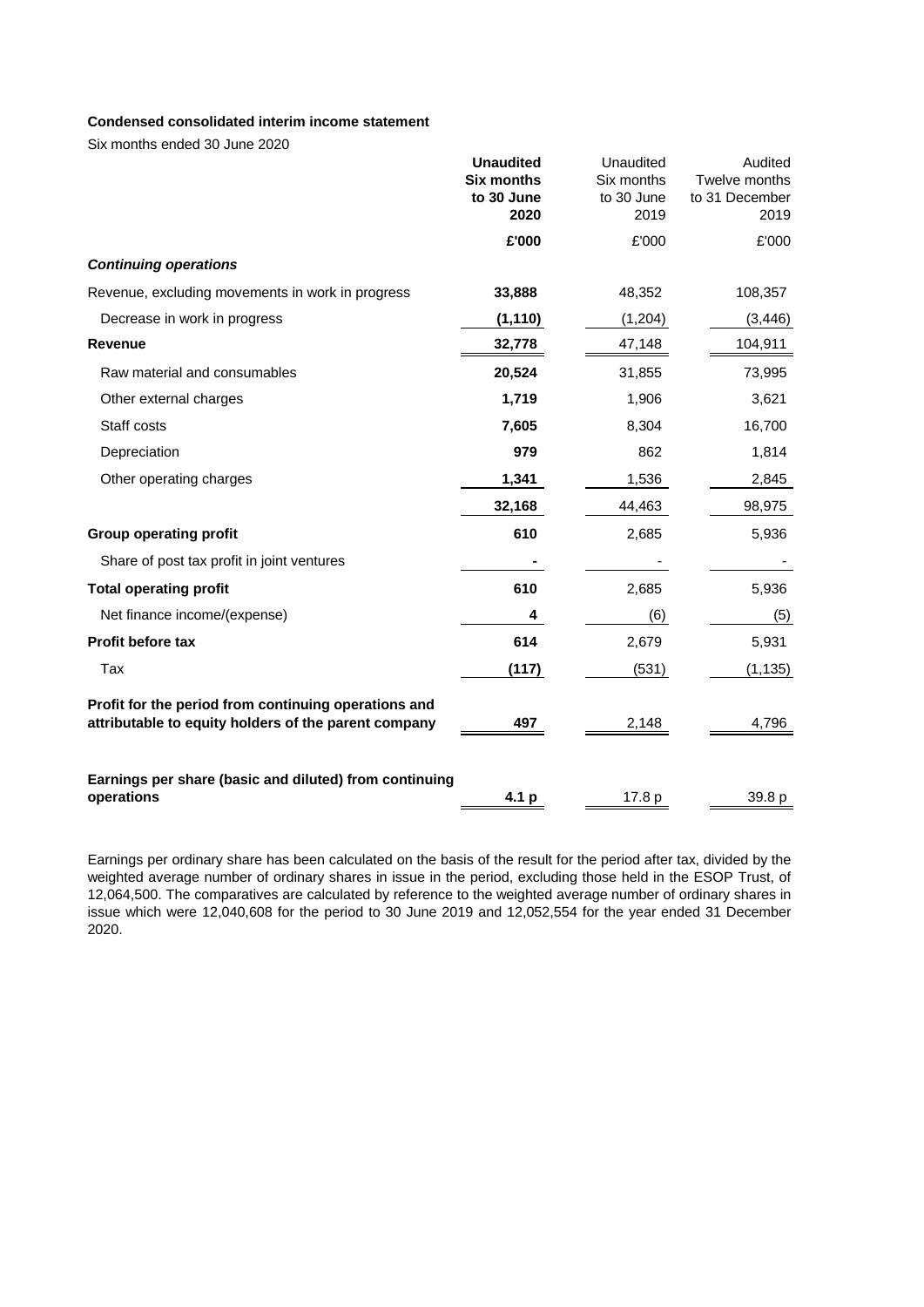# **Condensed consolidated interim statement of comprehensive income**

Six months ended 30 June 2020

|                                                                                                   | <b>Unaudited</b><br><b>Six months</b><br>to 30 June<br>2020 | Unaudited<br>Six months<br>to 30 June<br>2019 | Audited<br>Twelve months<br>to 31 December<br>2019 |
|---------------------------------------------------------------------------------------------------|-------------------------------------------------------------|-----------------------------------------------|----------------------------------------------------|
|                                                                                                   | £'000                                                       | £'000                                         | £'000                                              |
| Profit for the period<br>Other comprehensive income                                               | 497                                                         | 2,148                                         | 4,796                                              |
| Remeasurement of net defined benefit surplus                                                      |                                                             |                                               | 581                                                |
| Movement on deferred tax relating to pension liability                                            |                                                             |                                               | (98)                                               |
| Cash flow hedging - current year profit                                                           |                                                             | 514                                           | 831                                                |
| Other comprehensive income, net of tax                                                            |                                                             | 514                                           | 1,314                                              |
| Total comprehensive income for the period attributable<br>to equity holders of the parent company | 497                                                         | 2,662                                         | 6,110                                              |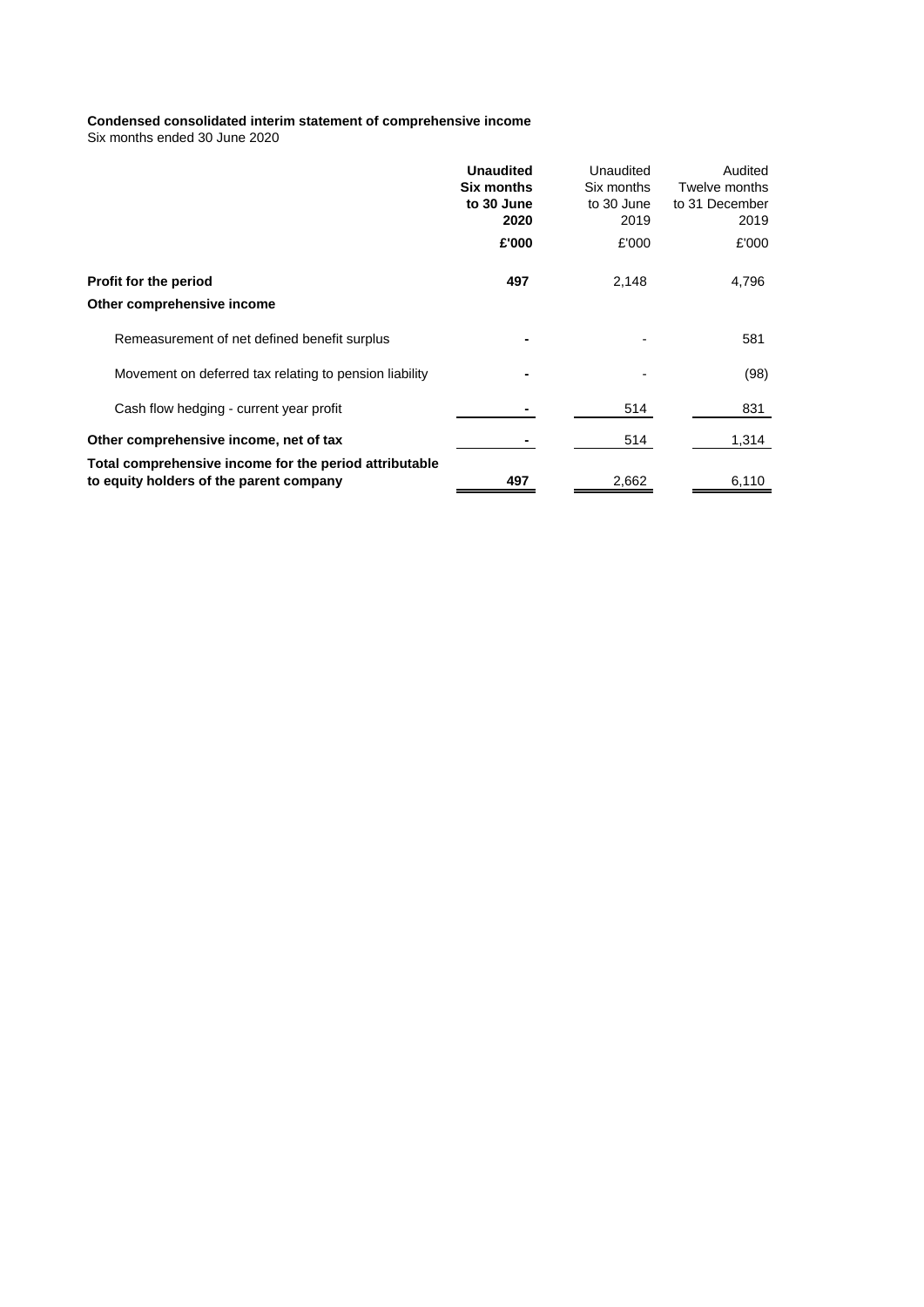# **Condensed consolidated interim balance sheet**

As at 30 June 2020

|                                         | <b>Unaudited</b> | Unaudited     | Audited       |
|-----------------------------------------|------------------|---------------|---------------|
|                                         | 30 June          | 30 June       | 31 December   |
|                                         | 2020<br>£'000    | 2019<br>£'000 | 2019<br>£'000 |
| <b>Assets</b>                           |                  |               |               |
| <b>Non current assets</b>               |                  |               |               |
| Property, plant and equipment           | 13,823           | 14,109        | 14,251        |
| Pension asset                           | 2,205            | 1,630         | 2,205         |
| Investment in joint ventures            |                  |               |               |
| Deferred tax asset                      |                  | 41            |               |
| <b>Total non current assets</b>         | 16,028           | 15,780        | 16,456        |
| <b>Current assets</b>                   |                  |               |               |
| Inventories and work in progress        | 7,246            | 10,755        | 8,342         |
| Trade and other receivables             | 8,670            | 13,821        | 7,350         |
| Cash and cash equivalents               | 17,475           | 10,008        | 17,856        |
| <b>Total current assets</b>             | 33,391           | 34,584        | 33,548        |
| <b>Total assets</b>                     | 49,419           | 50,364        | 50,004        |
| <b>Liabilities</b>                      |                  |               |               |
| <b>Current liabilities</b>              |                  |               |               |
| Current portion of long term borrowings | 1,375            | 250           | 1,500         |
| Trade and other payables                | 19,050           | 23,292        | 19,433        |
| Lease liabilities                       | 38               |               | 105           |
| Current tax payable                     | 139              | 785           | 686           |
| <b>Total current liabilities</b>        | 20,602           | 24,327        | 21,724        |
| <b>Non current liabilities</b>          |                  |               |               |
| Long term borrowings                    |                  | 1,375         |               |
| Lease liabilities                       |                  |               | 11            |
| Deferred tax liabilities                | 176              |               | 176           |
| <b>Total non current liabilities</b>    | 176              | 1,375         | 187           |
| <b>Total liabilities</b>                | 20,778           | 25,702        | 21,911        |
| Net assets                              | 28,641           | 24,662        | 28,093        |
| <b>Equity</b>                           |                  |               |               |
| Share capital                           | 1,293            | 1,293         | 1,293         |
| Share premium                           | 1,864            | 1,864         | 1,864         |
| Capital redemption reserve              | 132              | 132           | 132           |
| Other reserve                           | (820)            | (1, 161)      | (820)         |
| Accumulated profits                     | 26,172           | 22,534        | 25,624        |
| <b>Total equity</b>                     | 28,641           | 24,662        | 28,093        |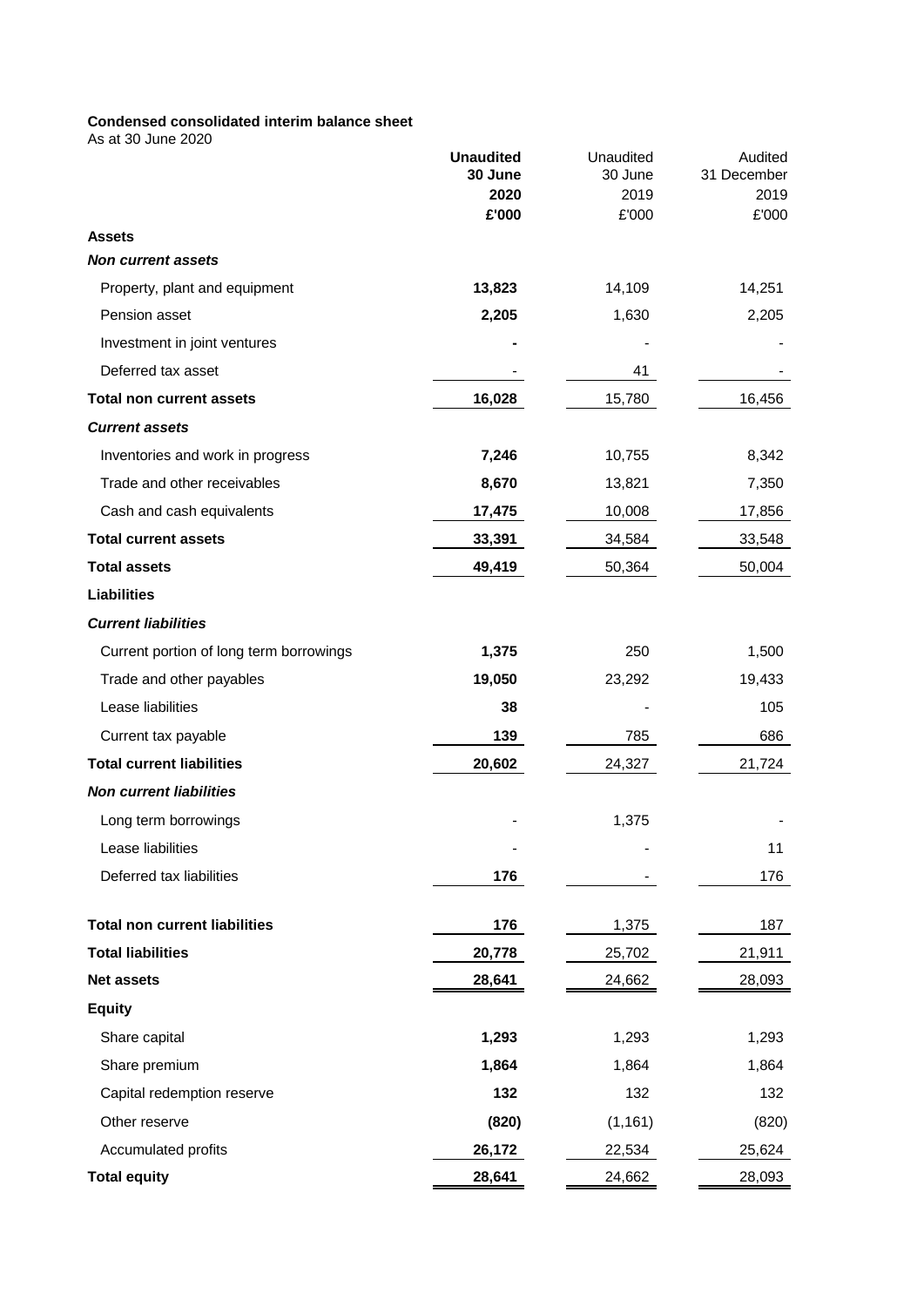#### **Condensed consolidated interim statement of changes in equity**

| (Unaudited)                                                                                   | Share                    | Share<br>account | Capital<br>capital premium redemption<br>reserve | components<br>of equity  | Other Accumulated<br>profits | Total<br>equity |
|-----------------------------------------------------------------------------------------------|--------------------------|------------------|--------------------------------------------------|--------------------------|------------------------------|-----------------|
|                                                                                               | £'000                    | £'000            | £'000                                            | £'000                    | £'000                        | £'000           |
| At 1 January 2019                                                                             | 1,293                    | 1,864            | 132                                              | (1,675)                  | 21,837                       | 23,451          |
| Equity dividends                                                                              |                          |                  |                                                  |                          | (1,565)                      | (1, 565)        |
| Credit related to equity-settled share based payments                                         |                          | $\blacksquare$   |                                                  | $\blacksquare$           | 114                          | 114             |
| <b>Transactions with owners</b>                                                               | $\blacksquare$           |                  | $\blacksquare$                                   | $\overline{\phantom{a}}$ | (1,451)                      | (1, 451)        |
| Profit for the six months to 30 June 2019                                                     |                          |                  |                                                  | $\blacksquare$           | 2,148                        | 2,148           |
| Other comprehensive income                                                                    |                          |                  |                                                  |                          |                              |                 |
| <b>Financial instruments</b>                                                                  | ٠                        | $\blacksquare$   | $\blacksquare$                                   | 514                      | $\blacksquare$               | 514             |
| Total comprehensive income for the period                                                     | $\blacksquare$           | $\blacksquare$   | $\overline{\phantom{a}}$                         | 514                      | 2,148                        | 2,662           |
| At 30 June 2019                                                                               | 1,293                    | 1,864            | 132                                              | (1, 161)                 | 22,534                       | 24,662          |
| At 1 July 2019                                                                                | 1,293                    | 1,864            | 132                                              | (1, 161)                 | 22,534                       | 24,662          |
| Credit related to equity-settled share based payments                                         |                          |                  |                                                  |                          | (17)                         | (17)            |
| ESOP movement in period                                                                       | $\blacksquare$           |                  |                                                  | 24                       | (24)                         | $\blacksquare$  |
| <b>Transactions with owners</b>                                                               |                          |                  |                                                  | 24                       | (41)                         | (17)            |
| Profit for the six months to 31 December 2019                                                 |                          |                  |                                                  | $\blacksquare$           | 2,648                        | 2,648           |
| Other comprehensive income                                                                    |                          |                  |                                                  |                          |                              |                 |
| Actuarial gain recognised in the pension scheme<br>Income tax relating to components of other |                          |                  |                                                  |                          | 581                          | 581             |
| comprehensive income                                                                          |                          |                  |                                                  |                          | (98)                         | (98)            |
| <b>Financial instruments</b>                                                                  | $\blacksquare$           | $\blacksquare$   | $\blacksquare$                                   | 317                      | $\overline{\phantom{a}}$     | 317             |
| Total comprehensive income for the period                                                     |                          | $\blacksquare$   | $\blacksquare$                                   | 317                      | 3,131                        | 3,448           |
| At 31 December 2019                                                                           | 1,293                    | 1,864            | 132                                              | (820)                    | 25,624                       | 28,093          |
| At 1 January 2020                                                                             | 1,293                    | 1,864            | 132                                              | (820)                    | 25,624                       | 28,093          |
| Credit related to equity-settled share based payments                                         |                          | $\sim$           | $\sim$                                           | $\blacksquare$           | 51                           | 51              |
| <b>Transactions with owners</b>                                                               |                          | $\sim$           | $\sim$                                           | $\overline{\phantom{a}}$ | 51                           | 51              |
| Profit for the six months to 30 June 2020                                                     | ٠                        | $\blacksquare$   | $\blacksquare$                                   | $\blacksquare$           | 497                          | 497             |
| Total comprehensive income for the period                                                     | $\overline{\phantom{a}}$ |                  |                                                  |                          | 497                          | 497             |
| At 30 June 2020                                                                               | 1,293                    | 1,864            | 132                                              | (820)                    | 26,172                       | 28,641          |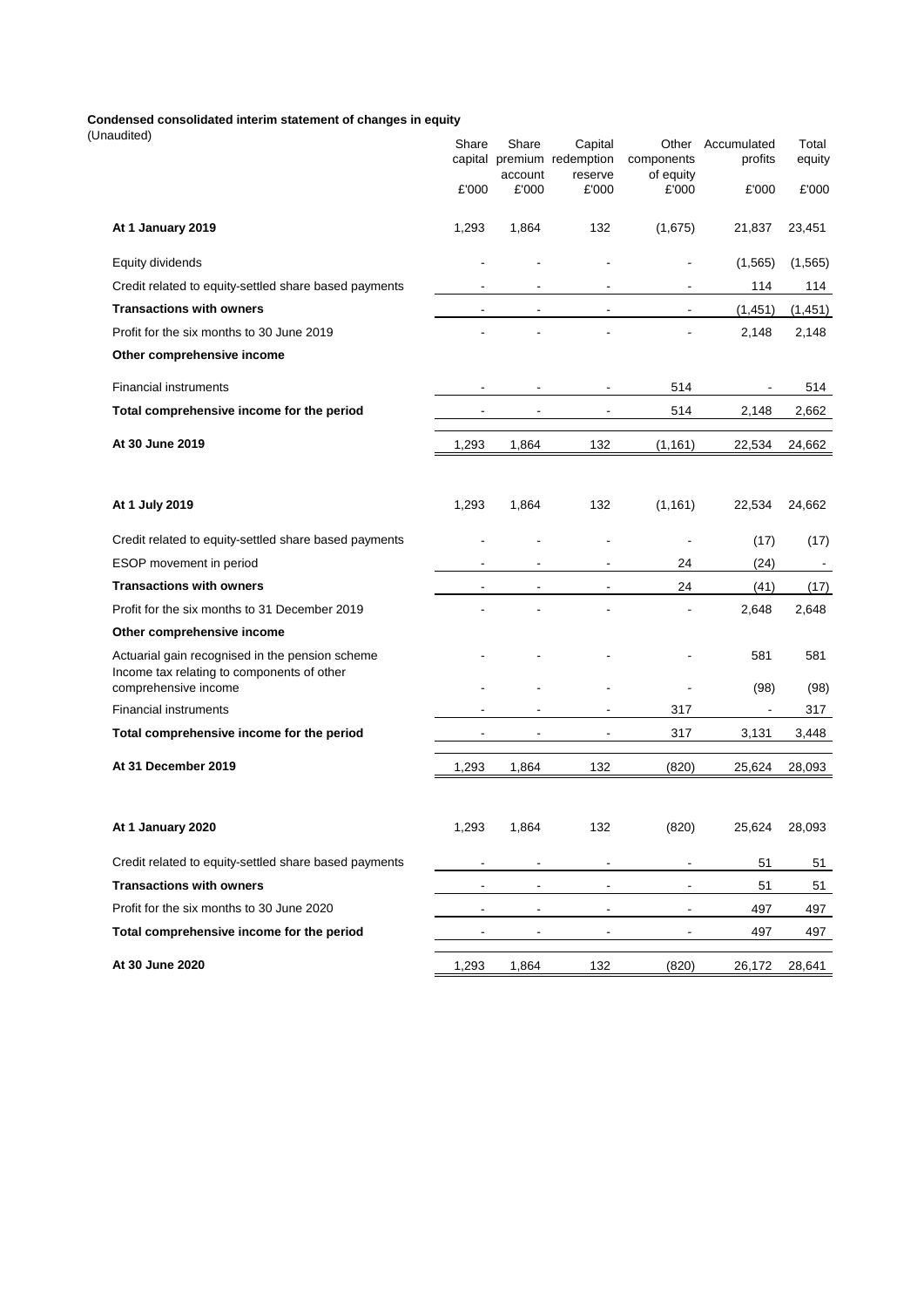# **Condensed consolidated interim cash flow statement**

Six months ended 30 June 2020

| SIX MONTRIS GRUGO 30 JUNE ZUZU                       |                                       |                         |                          |
|------------------------------------------------------|---------------------------------------|-------------------------|--------------------------|
|                                                      | <b>Unaudited</b><br><b>Six months</b> | Unaudited<br>Six months | Audited<br>Twelve months |
|                                                      | to 30 June                            | to 30 June              | to 31 December           |
|                                                      | 2020                                  | 2019                    | 2019                     |
|                                                      | £'000                                 | £'000                   | £'000                    |
| Cash flows from operating activities                 |                                       |                         |                          |
| Group profit after tax                               | 497                                   | 2,148                   | 4,796                    |
| <b>Taxation paid</b>                                 | (664)                                 | (376)                   | (959)                    |
| Interest received                                    | 30                                    | 15                      | 43                       |
| Depreciation on property, plant and equipment        | 979                                   | 862                     | 1,814                    |
| Share based payment charge                           | 51                                    | 114                     | 97                       |
| Profit on sale of property, plant and equipment      | (60)                                  | (112)                   | (331)                    |
| Taxation charge recognised in income statement       | 117                                   | 531                     | 1,135                    |
| Net finance (income)/expense                         | (4)                                   | 6                       | 5                        |
| Decrease in inventories and work in progress         | 1,096                                 | 1,256                   | 3,669                    |
| (Increase)/decrease in trade and other receivables   | (1,320)                               | (6, 294)                | 177                      |
| (Decrease)/increase in trade and other payables      | (383)                                 | 4,803                   | 1,532                    |
| Net cash flow from operating activities              | 339                                   | 2,953                   | 11,978                   |
| Cash flows from investing activities                 |                                       |                         |                          |
| Purchase of property, plant and equipment            | (558)                                 | (657)                   | (1,751)                  |
| Proceeds from sale of property, plant and equipment  | 67                                    | 112                     | 341                      |
| Net cash flow from investing activities              | (491)                                 | (545)                   | (1, 410)                 |
| Cash flows from financing activities                 |                                       |                         |                          |
| Interest paid                                        | (26)                                  | (21)                    | (42)                     |
| Repayment of bank and other loans                    | (125)                                 | (125)                   | (250)                    |
| Capital element of leasing payments                  | (78)                                  |                         | (166)                    |
| Equity dividends paid                                |                                       | (1, 565)                | (1, 565)                 |
| Net cash flow from financing activities              | (229)                                 | (1,711)                 | (2,023)                  |
| Net (decrease)/increase in cash and cash equivalents | (381)                                 | 697                     | 8,545                    |
| Cash and cash equivalents at beginning of period     | 17,856                                | 9,311                   | 9,311                    |
| Cash and cash equivalents at end of period           | 17,475                                | 10,008                  | 17,856                   |